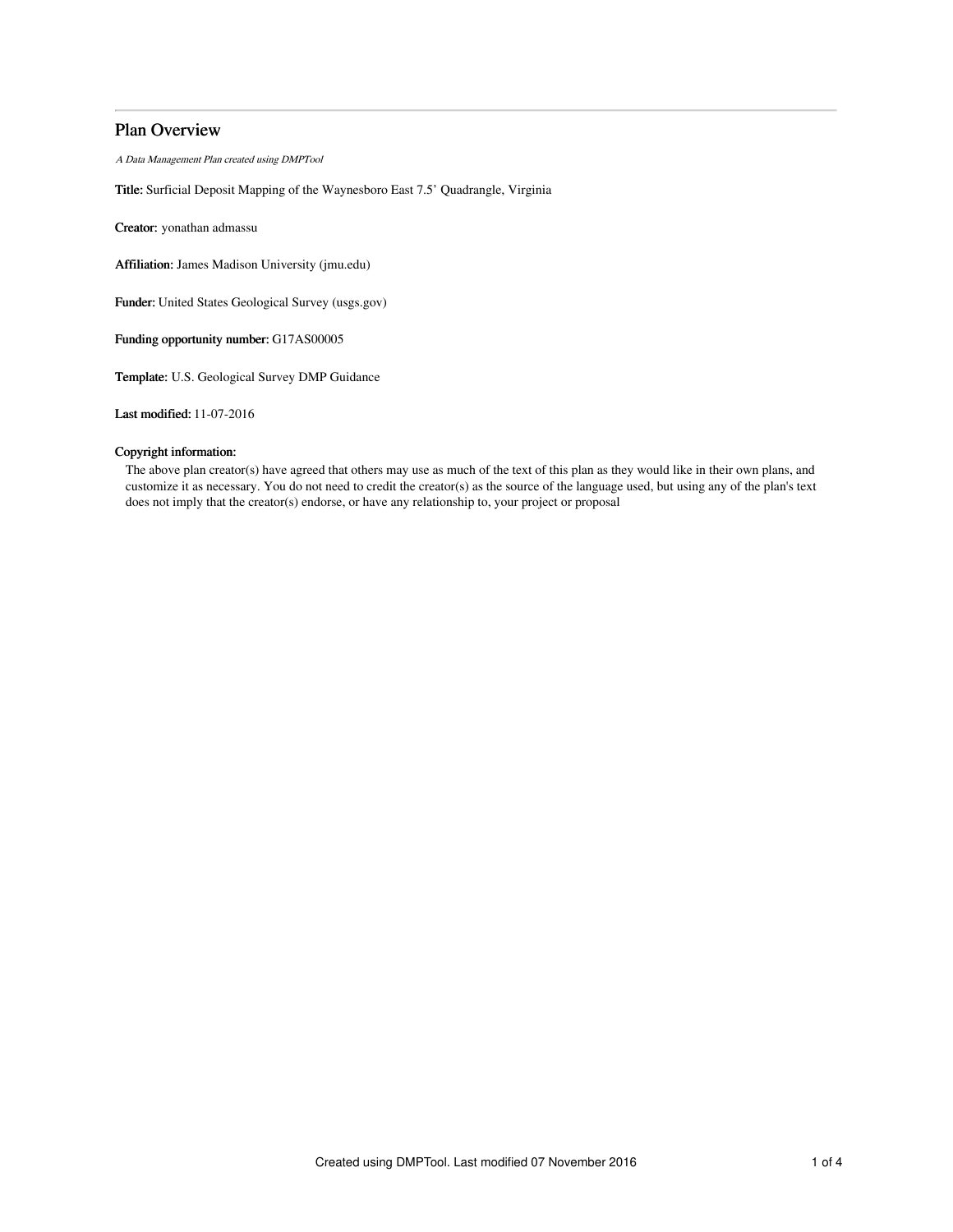## Surficial Deposit Mapping of the Waynesboro East 7.5' Quadrangle, Virginia

## 1. Project and Contact Information

#### What is the name of the project?

Include any identifiers related to the project (e.g. Project ID, Funding ID etc). Surficial Deposit Mapping of the Waynesboro East 7.5' Quadrangle, Virginia

## What is the name of the USGS Center/Program that oversees the project?

Include contact information (email, phone, address).

The Educational Component of the National Cooperative Geologic Mapping Program Department of the Interior Geological Survey

## Summary description of the project.

#### Include reason why the data is being collected.

The primary goal of the project to produce a refined 1:24000 surficial deposit map of the Waynesboro East quadrangle (WEQ) in west central Virginia. The justification for the project is to 1) train undergraduate students in surficial deposits mapping, 2) refine the geologic map of WEQ that lacks detail in surficial deposits. A surficial deposits map will help in identifying zones that have higher susceptibility for debris flows and other slope movements. It will also help identify sites of sand/gravel and ground water resources.

The data that will be collected will include spatial distribution of various surficial deposits and their detailed descriptions. The main data product will be a hard and soft copy of the surficial deposits map accompanied by a geological report. Shapefiles of surficial deposits will also be produced.

## What is the project start date?

Start date. 2017-03-01

#### What is the project's expected end date? Estimated end date. This field can be updated as needed. 2018-02-28

Are there additional information available? Include any web links with more information related to the project, if applicable.

Question not answered.

#### Who is the main point of contact for the project and its data? Also list any alternate points of contact, if any. Yonathan Admassu e-mail: admassyx@jmu.edu Phone: 5405685016

#### Are there collaborating/funding agencies and organizations? Who are they and who are the main points of contact?

Question not answered.

#### 2. Plan and Acquire

#### How will the data be acquired?

#### Are they newly collected or using existing datasets?

The data to be collected include spatial distribution of surficial deposits and their detailed geological descriptions. The data will be collected in the field using topographic base maps and GPS units as location aids.

#### If acquiring existing datasets, include more information.

Include the name, format, a persistent identifier, and source citation, if any. Are there any restrictions or agreements such as Memorandum of Understandings (MOUs) for use and storage?

#### A previous geological map of Wayneboro East quadrangle by Gathright et al. (1977) will be used as a reference. The Waynesboro East geological map is published by the Virginia Department of Mines, Minerals and Energy.

Gathright, T, Henika, W., Sullivan, J., 1977. Geology of the Waynesboro East and Waynesboro West quadrangles, Virginia. Virginia Division of Geology and Mineral Resources-Publication 3, 53 p.

#### If collecting new data, include more information.

#### Are there special processes or procedures for collecting the data (e.g. licenses, permissions, equipment, software)?

The new data, spatial distribution of surficial deposits and their detailed descriptions will be collected in the field. Spatial extent and location of the different surficial deposits will be recorded on a topographic base map.

Geologic descriptions of each unit will be recorded in field notebooks. Photographs of outcrops of surficial deposits will be documented.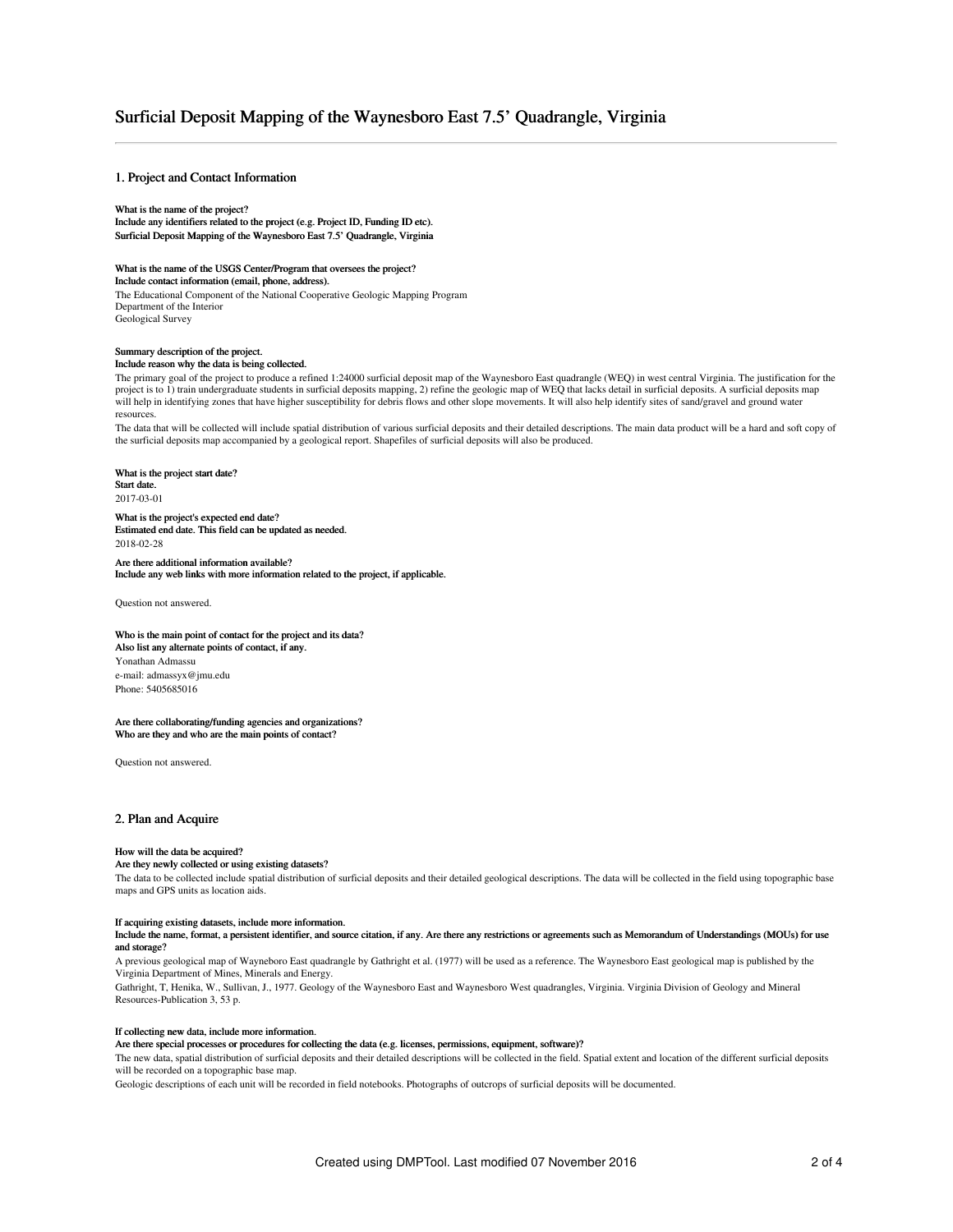#### What is the estimated volume of the data collected, transformed, and/or generated?

For example in megabyte (MB), GB, TB, or PB. The estimated data size will be anywhere between 2-3GB.

#### Will the data be static or frequently updated?

If frequent updates, describe how frequent (e.g. Continuously, weekly, annually, irregular etc) The data once published will be static.

### Are the appropriate equipment and staff resources accounted for in the budget?

Include estimated time and cost for such data management activities.

The equipment needed for data collection are freely available topographic maps in hard and soft copies, geologic hammers, pencils, field notebooks, and compasses. There is virtually no cost attached with any of these equipment.

### 3. Describe/Metadata and Manage Quality

## How many new datasets will be created?

List the anticipated title of each dataset. 1) Spatial distribution of surficial deposits 2) Geologic description of surficial deposits with photographs

#### What are the data types and formats, in which the data will be maintained?

Open data formats such as csv, tiff, mp3, are required.

1) GeoTiff for spatial distribution of surficial deposits

2) .txt for geologic description of surficial deposits, .csv for any tabulated data and .tiff for the accompanying photographs

#### Briefly describe the data processing steps or provide the scientific workflow. Also identify any software or technology needs where applicable.

1) Describing surficial deposits in the field and plotting their spatial extent on a topographic map in the field.

2) Convert field data into digital formats.

3) Compile field data digitally and produce a surficial deposits map in open data format

4) Convert the digital geological report into an open data format

#### How will the metadata for each dataset be created?

Who will be responsible for the metadata creation and update? Include their contact information. The PI of the project, Dr. Yonathan Admassu will create the metadata. The USGS metadata wizard will be used to create the metadata for the geospatial data. https://www.sciencebase.gov/catalog/item/50ed7aa4e4b0438b00db080a

#### Which metadata standard will be used to describe each dataset?

For USGS, FGDC-CSDGM or ISO 19115 series are required. The format to be used will be the USGS FGDC-CSDGM.

# What procedures will be used for ensuring data quality (QA/QC)? If using a known standard or protocol, include the citation source.

1) Before data collection

Formats of geologic description of surficial deposits will be designed to maintain consistency during field data collection. Clear geologic descriptors, codes of geologic units and measurement units will be decided upon.

#### 2) Field Data collection

Data will be collected on field notebooks adhering to the formats decided before data collection. Data plotting on maps will also strictly use the geologic codes decided before data collection.

3) Quality Control

The PI and Co-PI will be responsible for quality control by performing field checking for accurate descriptions and spatial information of surficial deposits.

### 4. Backup/Secure and Preserve

#### Where will the data be stored in the short-term?

Is it properly secured, backed up, and environmentally controlled?

The data will be backed up on an external hard drive.

## What will be the approach for routine backup of the data?

Include the frequency, duration, software, and media information. Will the data be stored in multiple places and on different media types (recommended minimum of 3 copies with 1 stored in an offsite location)?

The data will be automatically backed up on an external hard drive.